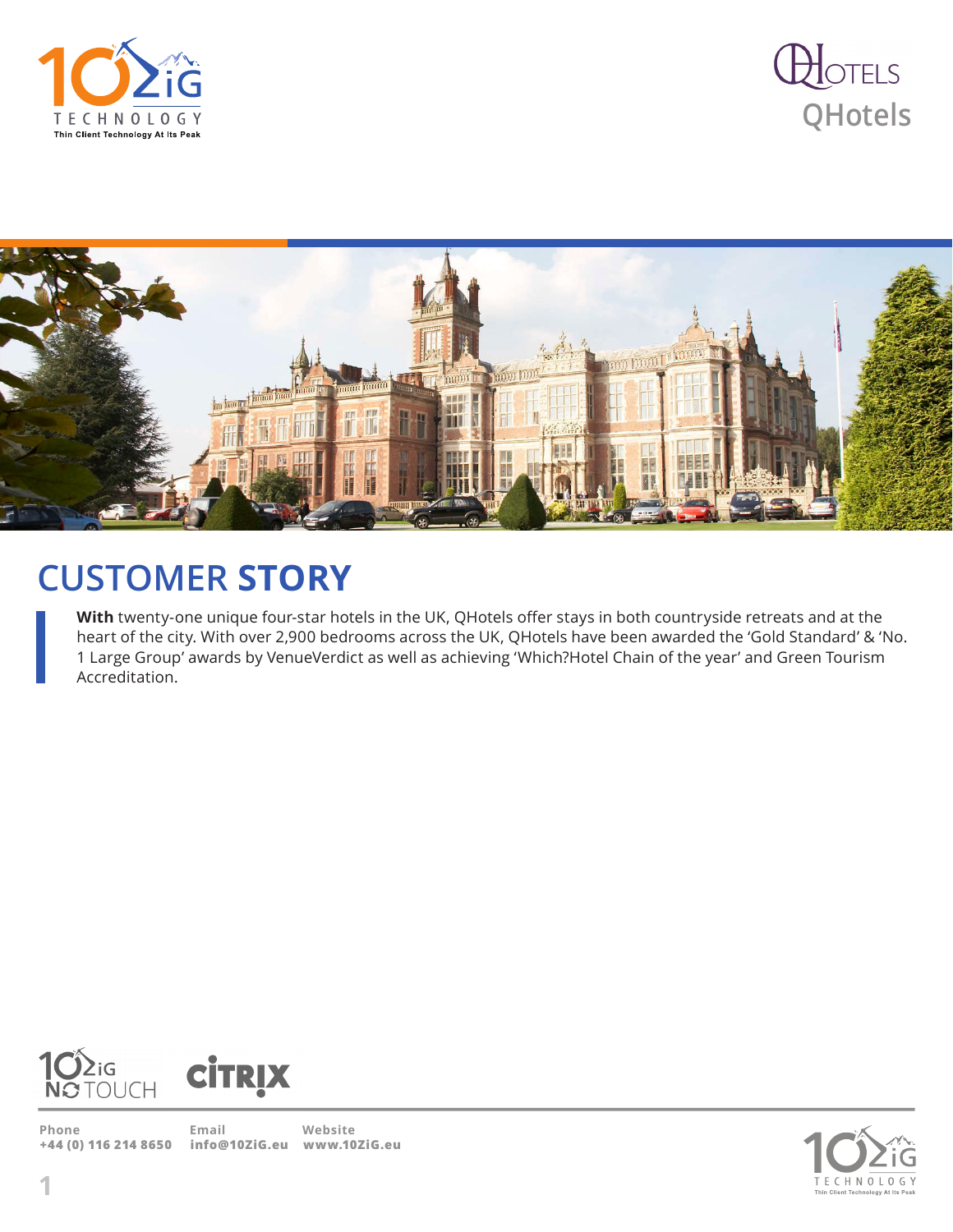



## **THE CHALLENGE**

**QHotels** had invested £600,000 of CAPEX at their Data Centre, including an upgrade of their Citrix environment to XenApp 6.5. In order to reap the rewards of this investment, they needed a hardware agnostic desktop solution that allowed for streamlining of their application delivery across multiple PC platforms. The solution had to solve issues surrounding the day to day management, visibility and future replacement of desktop devices companywide, whilst providing a mirrored experience throughout.

**David Kelly**, IT Director at QHotels said, "Along with three Engineers, I manage the IT systems throughout QHotels which comprises of 470 desktops across 22 sites. Throughout the company we cater for over eight hundred staff and have traditionally used the Citrix ICA client to provide them access to our remote applications on PC's running various Windows versions. Following our Data Centre investment, we decided to look for a desktop solution that would allow us to take full advantage of our new XenApp environment."

**QHotels** had never been brand loyal when it came to purchasing desktop PC's and had accumulated a wide range of models. Kelly explained, "We have always purchased based on price as the PC's have traditionally only needed to connect to the ICA client. I would say that we have around thirty to forty different models of PC's across QHotels, running different versions of Windows. The biggest problem with this set up was that apart from VNC we had no remote visibility of our desktops and our Engineers would sometimes travel two hundred miles just to

stick a CD in and build a PC. Site visits like these weren't economical when you took into account the time and money spent achieving them. It was a huge factor in our decision to look at a new desktop solution.

**"Although** PC's were causing an issue for us in terms of maintenance, there just wasn't budget there to replace all of them in one go. Besides, some were well within their warranty period and would have been uneconomical to replace them. The new desktop device solution had to support our range of PC hardware and also address our need for remote visibility. In addition to the immediate requirements we also needed a solution which would allow for a seamless transition away from dead or out of warranty PC's to a more efficient desktop device."

**"Although PC's were causing an issue for us in terms of maintenance, there just wasn't budget there to replace all of them in one go... The new desktop device solution had to support our range of PC hardware and also address our need for remote visibility."**

> **- David Kelly, IT Director (QHotels)**

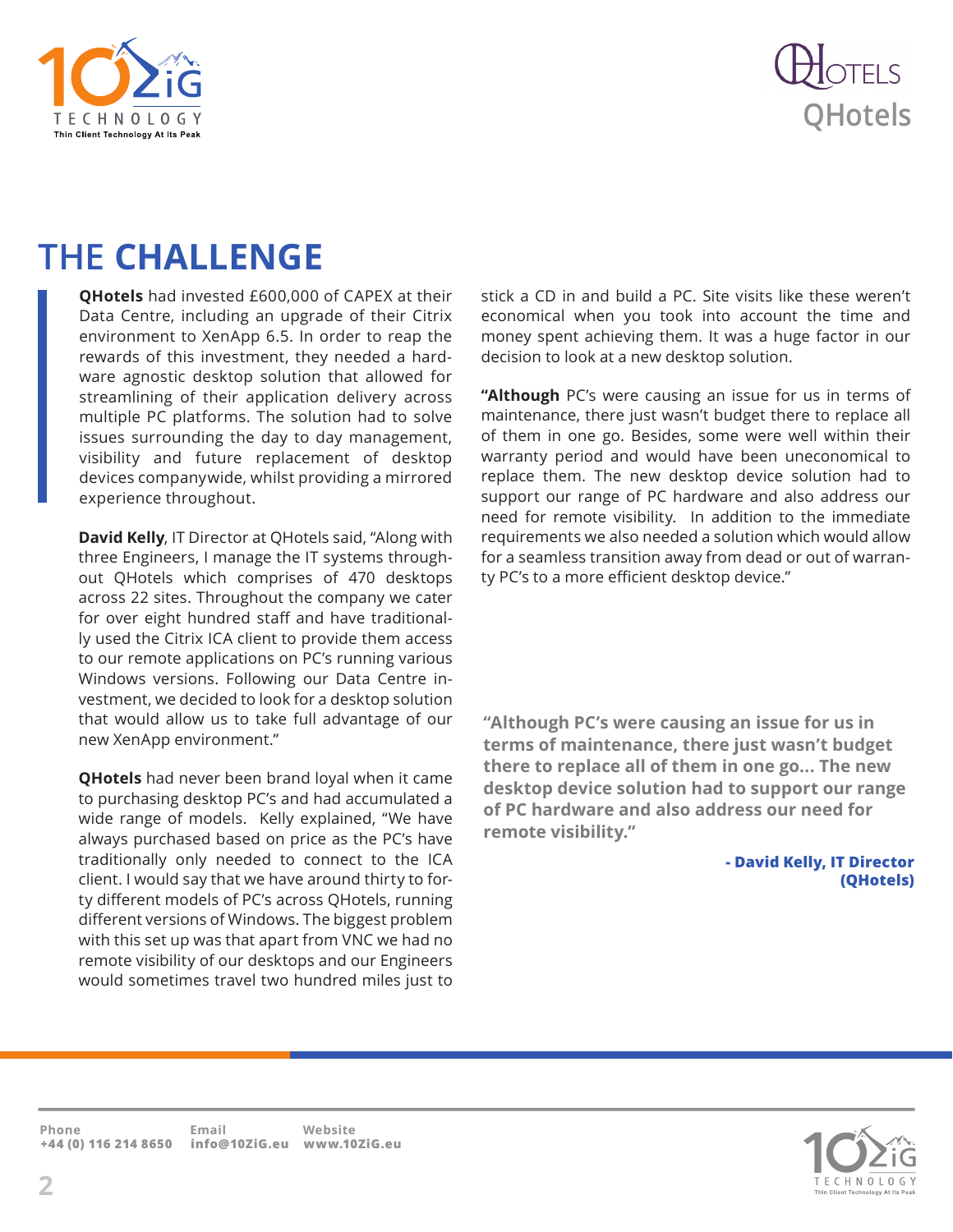



## **THE SOLUTION**

**QHotels** implemented 10ZiG's NoTouch PC repurposing tool to allow for centralised management and visibility of their repurposed desktops. They also implemented 10ZiG Linux & Windows Thin Clients as replacements for PC's which had reached the end of their lifecycle. The 10ZiG devices are now used as a company standard desktop device for replacing dead or out of warranty PC's.

**"We** tested 10ZiG devices alongside IGEL, and 10ZiG came out on top based on a mixture of product and service. The solution they offered, starting with PC repurposing and through to true Thin Clients was just a better fit overall. In addition, they were the only vendor willing to develop a customised repurposing image for our wide range of PC hardware. Overall we found that 10ZiG were approachable, reliable and gave that extra personal touch that made them the right choice for us. 10ZiG's close attention to the issues we were trying to overcome was a big factor in our decision to choose them," Kelly said.

**Kelly** added, "We currently have 308 10ZiG repurposed desktops, 120 or so 10ZiG Linux Thin Clients and around 30 10ZiG Windows Embedded 7 Thin Clients. Aside from the repurposed machines, we will continue to utilise the Linux Thin Clients as our mainstream desktop device. The WES 7 units are used at our reception desks where support is required for key card encoder software, and also at our Leisure Clubs which utilise a database application which has a requirement to run locally. Our users don't acknowledge that they are using a Thin Client or a repurposed PC because the experience is the same throughout. This uniformity is important for us and mirrors our mission to providing a tailored QHotels experience at each of our twenty one hotels."

**He** continued, "10ZiG [has] covered all the bases in terms of our needs and the long term plan is to phase out all of the remaining PC's with 10ZiG Thin Clients when they reach the end of their lifecycle. It is now a company standard to replace desktops with a 10ZiG Thin Client."

**"10ZiG** [**has**] **covered all the bases in terms of our needs and the long term plan is to phase out all of the remaining PC's with 10ZiG Thin Clients when they reach the end of their lifecycle. It is now a company standard to replace desktops with a 10ZiG Thin Client."**

> **- David Kelly, IT Director (QHotels)**